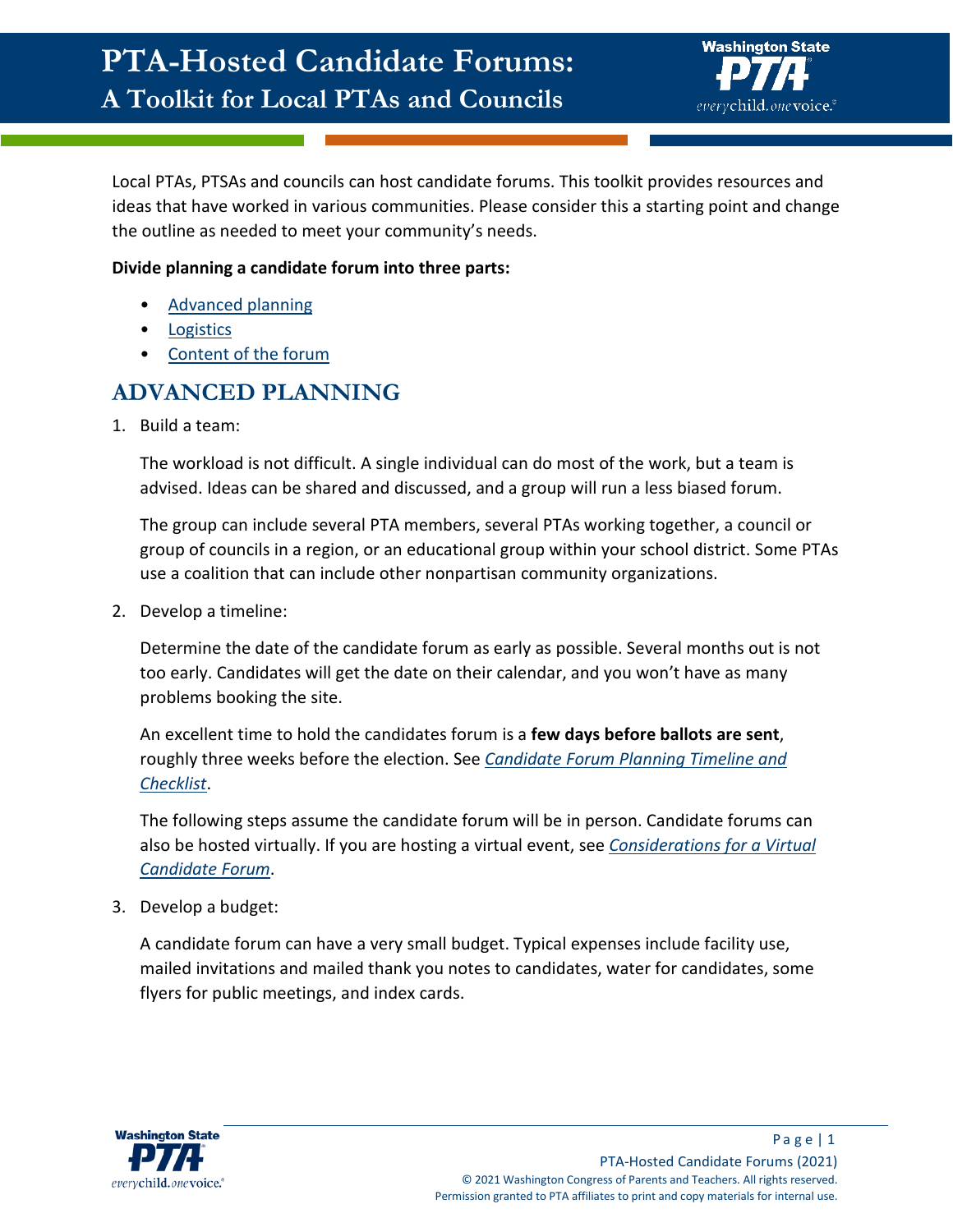4. Determine who pays:

Will it be the PTA? Or, a coalition? If a local PTA is holding the candidate forum, it needs to be an event that is approved by the members and is in the PTA's budget in order to be covered by PTA insurance.

- 5. Determine if you will send a mass email or postcard to all school district households. Submit public records request for directory information for the school district (optional).
- 6. Determine if you will record the candidate forum. A volunteer or even a high school video production class student can help accomplish this. The camera should only focus on the moderator and candidates. Be sure to get permission from all the candidates and the moderator to record and post publicly.
- 7. Determine if and how you might solicit questions in advance. This can be done for either an in-person or a virtual candidate forum.
- 8. Determine if your PTA/coalition will send out questionnaires to all candidates. Decide the process for determining the questions.
- 9. Determine if you will also run a voter registration drive in conjunction with the candidate forum. The drive can be as simple as having voter registration materials in various languages available at the event.
- 10. Recruit volunteers that have no ties to any of the candidates. Volunteers will be needed as:
	- Greeters for both the candidates and attendees
	- Hospitality (refreshments)
	- Host to open the forum (often the PTA President or Advocacy Chair)
	- Leader of the Pledge of Allegiance (Girl Scout or Boy Scout troops are great for this, but are optional)
	- Moderator; this could be a region advocacy chair or representative from another nonpartisan group like the League of Women Voters
	- Question sorters
	- Distributors and collectors of index cards
	- Timers (2)
	- Someone to help with last-minute logistical problems

## <span id="page-1-0"></span>**LOGISTICS**

1. Location:

Choose one that is centrally located in your community. The district school board room, an elementary school multi-purpose room, or a high school commons or theater may be the correct size. The room should hold 100 people comfortably (in case you get a great turn-

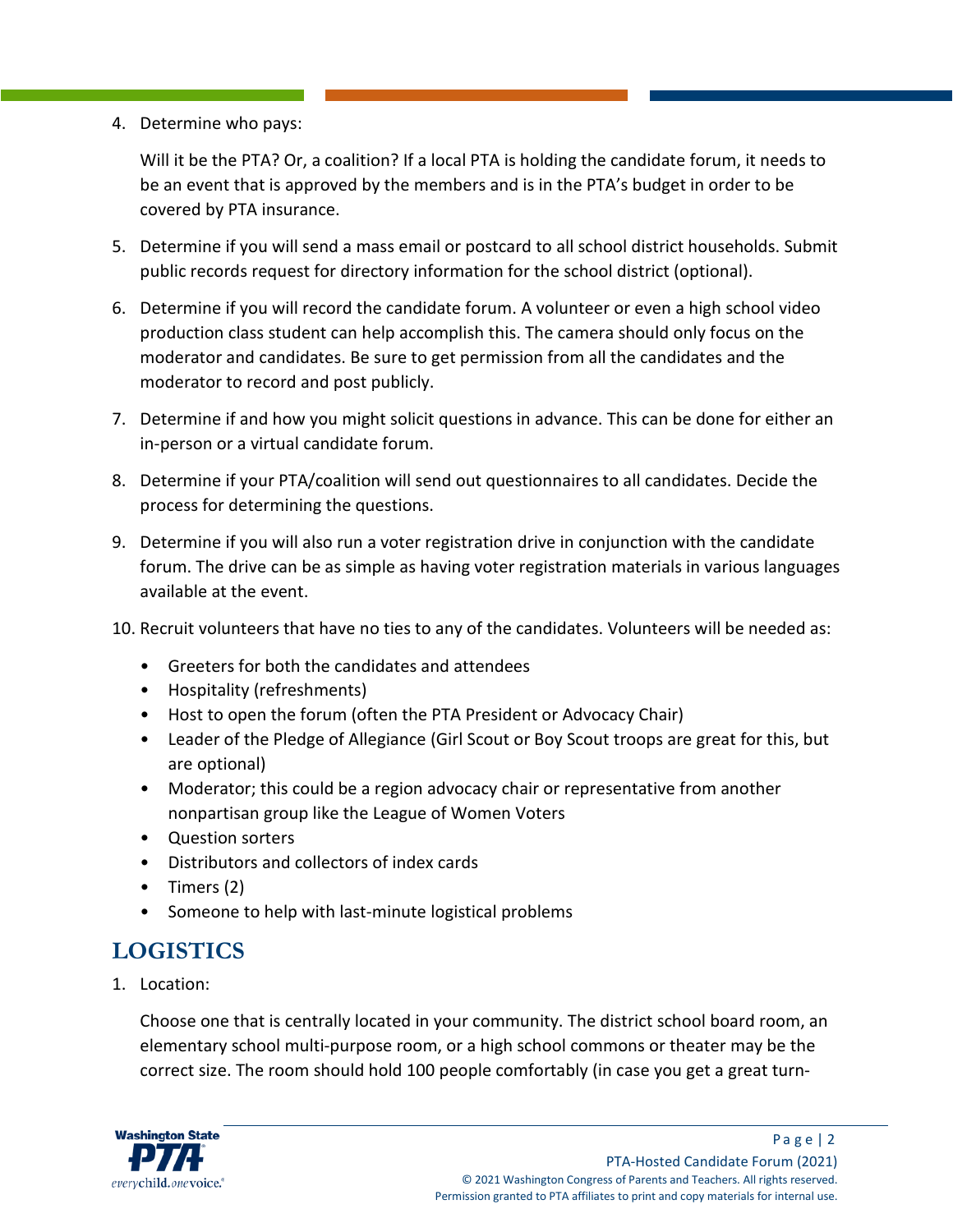out). Make sure there is adequate, accessible seating available. Be sure to reserve the necessary audio and video equipment.

2. Invitations:

Call or email the candidates at least two to three months before the date of the forum. The candidates become very booked as the campaign closes; they will likely want to attend but may need to keep their calendar cleared. Once you have emailed or called, then send a formal written invitation.

3. Advertising:

Use PTA branding and a variety of communication methods.

• **Visual identity.** National PTA created advocacy-specific logos that can be used, in addition to your PTA's logo. Logos are available for the use of PTA leaders on our [PTA](https://www.wastatepta.org/pta-leaders/leader-resources/pta-logos/)  [Logos webpage.](https://www.wastatepta.org/pta-leaders/leader-resources/pta-logos/)





- **Local press.** Immediately notify your local press that you are putting on a candidate forum. Make sure you include the date, time, location, who is sponsoring the candidate forum, and the format for the forum. Make sure that the forum is on the newspaper's calendar. See *[Sample Press Release](#page-10-0)*.
- **School reader boards.** Ask the principal if they will post information about the forum.
- **PTA sources.** Email list, newsletter, Facebook page, etc. Be sure to share the information with all district advocacy chairs so they can publicize it too.
- **Other forums.** Try to find out who else is running candidate forums. The Chamber of Commerce and the League of Women Voters often host candidate forums. They may be willing to list your forum in their materials.
- **Flyers.** You can distribute them at school board meetings and other public meetings. See *[School Board Candidate Forum Flyer](#page-11-0)*.
- **Kid mail.** Be sure to get approval from your principal. Kid mail uses school resources, so the principal gets to make the call.
- **School district mailing** using the directory information obtained by public records request (optional).
- **Teachers union.** You can ask the building union rep to put a flyer up in each of the schools
- **Local community colleges.** Many college courses ask students to participate in some form of civic engagement.

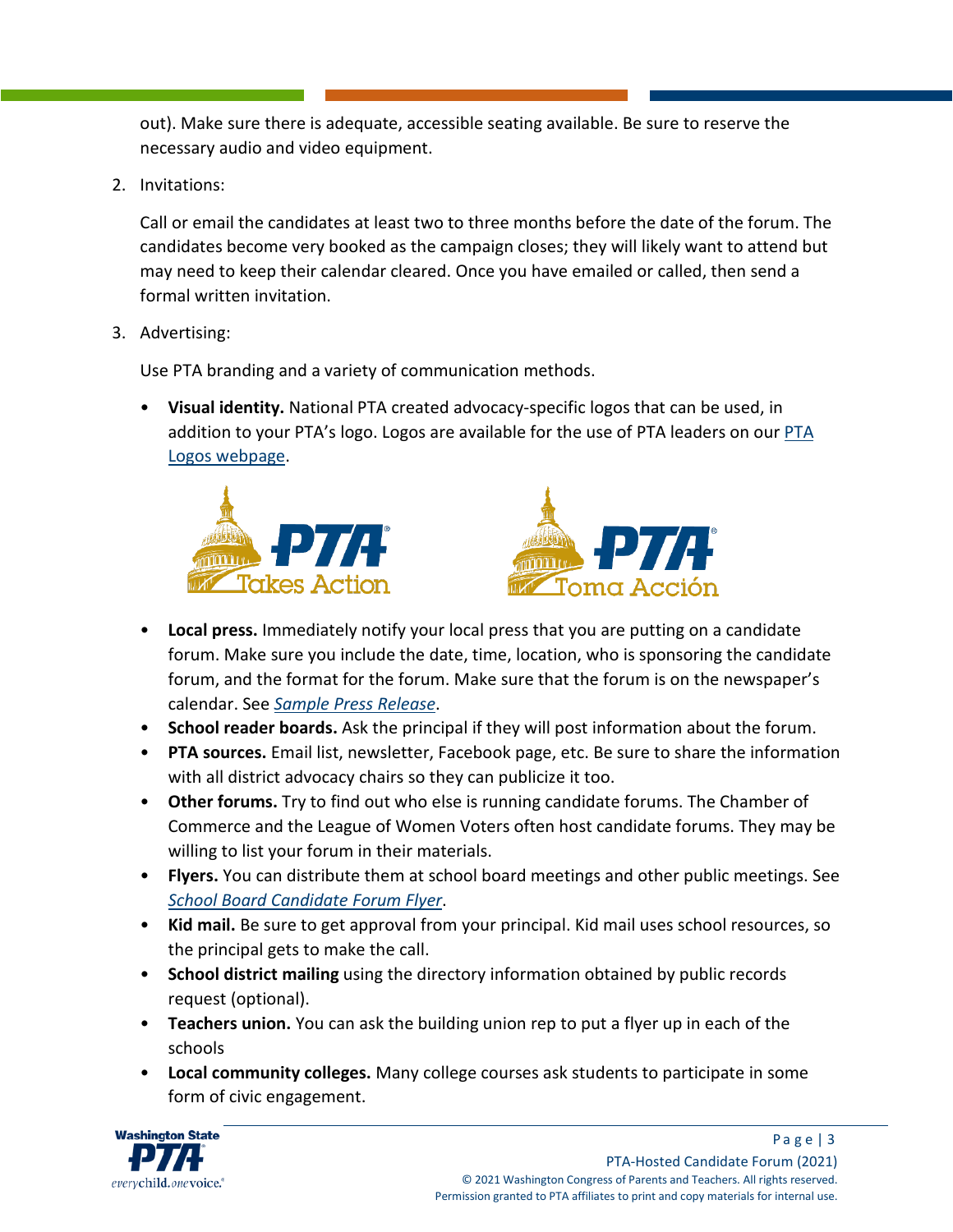#### 4. Refreshments:

Decide whether to provide refreshments to attendees. Provide water for each candidate.

- 5. Room setup:
	- Microphones; one for the moderator, one for audience members, and one for every two or three candidates.
	- Screen; if necessary to display a slide show before the event or to display the questions during the event. A pre-event slide show can be useful to inform the audience about your PTA or coalition, show the candidates, and provide ground rules for the forum.
	- Desks or tables in front for candidates and lectern for moderator. Or set up more informally with simply setting chairs in a semi-circle. Make sure all are visible to the audience and video camera.
	- Table(s) for programs, index cards and pens, any returned candidate questionnaires, any voter registration or get out the vote materials. NO CAMPAIGN MATERIALS are permitted at a PTA-sponsored candidate forum.
	- Table for sorting of questions on index cards.
	- Paper, pens, name tags, and a name card on the desk or table for each candidate.
	- Signs at the doors stating that this is the candidate forum and the rules.
	- Index cards for questions (at least 250) and pens.
- 6. Thank you notes:

Send one to each of the candidates after the event.

## <span id="page-3-0"></span>**CONTENT OF THE FORUM**

1. Length of event:

Typically, about two hours. If combining districts, allow one hour per district.

2. Legislative candidates:

You may need to invite candidates for more than one district as some districts (and even some schools) will be part of more than one legislative district.

Remember that to be nonpartisan, you need to invite all candidates who have registered their campaigns with the Public Disclosure Commission. Go to <https://www.pdc.wa.gov/browse/current-candidate-campaigns> to search for each legislative district or school district. Candidates will be listed, along with the amount of money raised and expended so far.

3. Sequence of events:

See *[Suggested Agendas for Candidate Forums.](#page-9-0)*

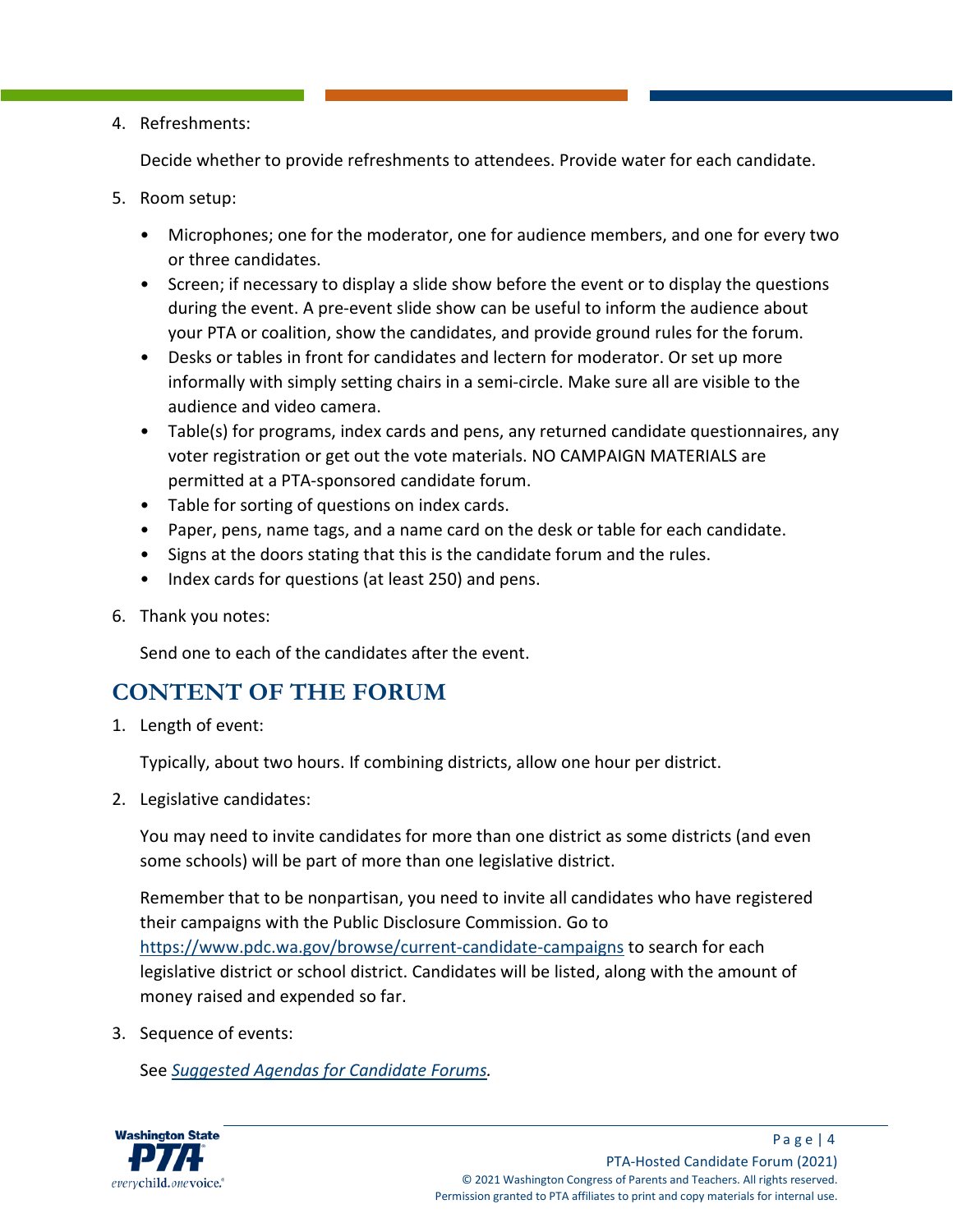- 4. Moderator:
	- a. **Stays neutral.** The moderator cannot inject any of their views or opinions; they can have their own style, funny, serious, etc. But they cannot inject any type of information into the forum except clarity.
	- b. **Keeps the forum moving.** They may be asking the questions, or they may be helping the audience to ask questions.
	- c. **Select a confident public speaker.** They DO NOT need to know the answers. The moderator is an experienced facilitator, not an expert.
- 5. Questions:

Determine who asks the questions.

- a. **Small group of 25 or less:** You can easily have more of a conversation at a smaller forum. People can come up to the microphone directly and ask their questions. Because of the small group, you don't need as much control. People prefer asking their own questions because they can then ask follow-up questions.
- b. **Over 25 people:** Larger groups need a controlled atmosphere. Sometimes people ask the same question repeatedly because they didn't like the answer the first time or weren't paying attention. Conversations can ramble and go off task in a larger audience, making the rest of the group feel they are not getting their concerns addressed. Solicit questions in advance via an online tool, and ask people at the forum to write their questions on an index card and turn them in to a committee. The committee reviews the questions, puts them in order, and hands the cards to the moderator, who asks the questions. The moderator can also have a list of questions determined by the organizing committee in case not everything gets asked or there is time to fill.
- 6. Format of questions:

Decide whether each candidate will be allowed to give opening and closing statements and determine their length. No matter the source of the questions, every candidate must have the opportunity to answer each question. Rotate who answers first.

- 7. Answers:
	- a. **Determine a time limit.** One minute is common. Some forums start with two-minute answers and partway through switch to one-minute answers. There can be a "lightning round" where candidates can answer yes or no questions by raising a hand or using green/red paddles. Varying the kinds of questions keeps the forum moving.
	- b. **Time the answers.** Have two people time the answers with a stopwatch. A timer should indicate when 30 seconds and 10 seconds are left by using colored cards. For example, a green card held up could mean 30 seconds left and a red card can mean 10 seconds left. A sound should indicate when time has expired.

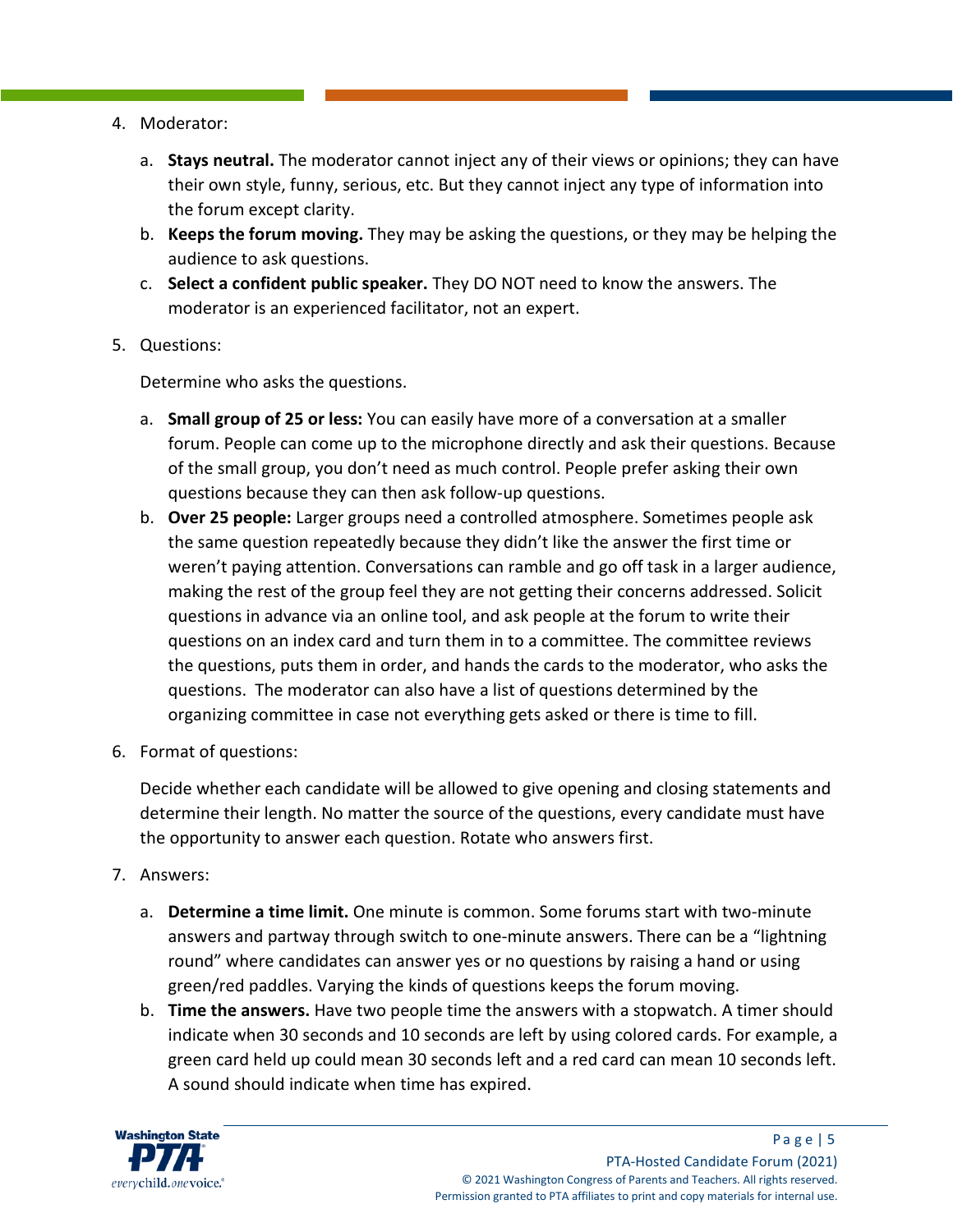- 8. Formal Forum Alternatives:
	- Speed Dating with the Candidates A one- to two-hour discussion forum for voters and candidates in which small groups of voters gather for a brief roundtable discussion with individual candidates, one at a time. The candidates rotate from table to table at intervals of 10 minutes. The roundtable candidate forum is useful whether there are multiple, contested races or many candidates for one race. If an expected candidate does not show up for the forum, the other candidate(s) for that contested race may participate because the candidates are not answering the same questions at the same time. Unopposed candidates may also participate.

It works like this: A candidate is seated at each table with a group of voters and one facilitator. The facilitator will begin the discussion by asking one pertinent question. Following the candidate's response, those seated with the candidate will have the opportunity to ask questions. Each roundtable discussion lasts around 10 minutes, after which a bell will notify the candidates to move on to the next table.

• Candidate Q & A in written form - While following the same professional, inclusive and nonpartisan guidelines as described above, this can be a great solution for PTAs that cover great distances, like specialty PTAs. The answers can be printed on a static webpage and then linked to various platforms that a PTA may use.

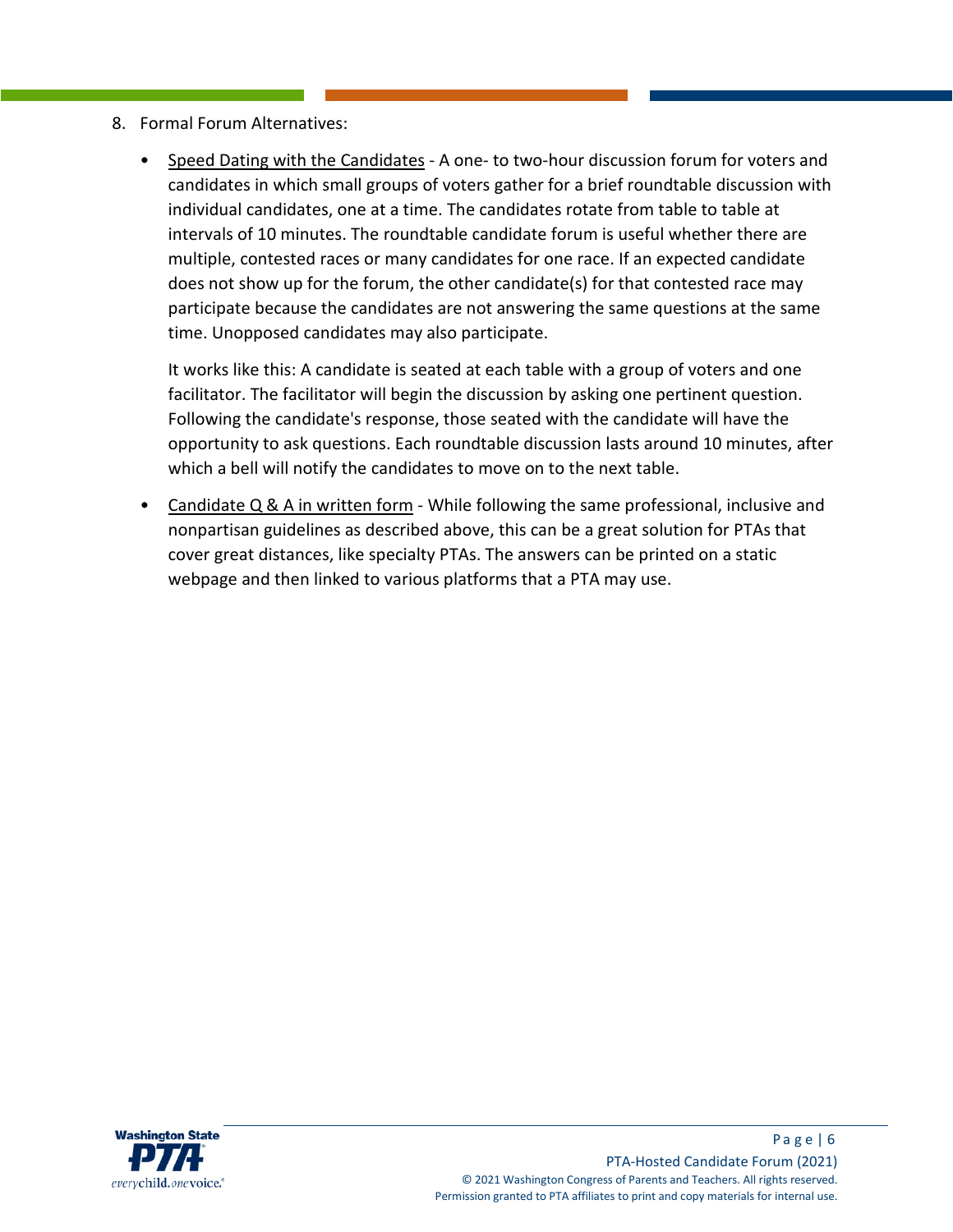# <span id="page-6-0"></span>**Considerations for a Virtual Candidate Forum**

- 1) Decide on which platform you will use. Some important decisions to make:
	- Will you be in webinar mode, where only the candidates and moderator are visible, or in meeting mode where all attendees are visible?
	- Will your PTA need to pay to upgrade your platform license to accommodate the number of attendees? Be sure to include this in your budget, or seek a coalition partner who can provide the platform.
- 2) Can your platform provide close captioning and/or translation? Include directions for how to turn on those features in the slide deck so attendees can access these features.
- 3) Have several volunteers "behind the scenes" as co-hosts. All should know how to use the settings, have copies of the slides you are using, and even the questions. Sudden loss of internet can happen, and you want to have a backup plan.
- 4) Have dedicated volunteers monitoring the chat and Q&A. Decide how these features will be used: Will you allow all attendees to ask questions in the chat or Q&A feature? Will attendees be able to chat with each other? **Be sure to develop a code of conduct for attendees to be shown on the slides and be prepared to enforce it.**
- 5) Figure out how to keep time. It is most helpful when the candidates can see a timer. There are online timers that can be used and shown as an attendee. Be sure to research and test this in advance.
- 6) Be sure to have one or two practice sessions with your chosen platform, so all volunteers know how things work and to problem-solve and issues that are discovered.

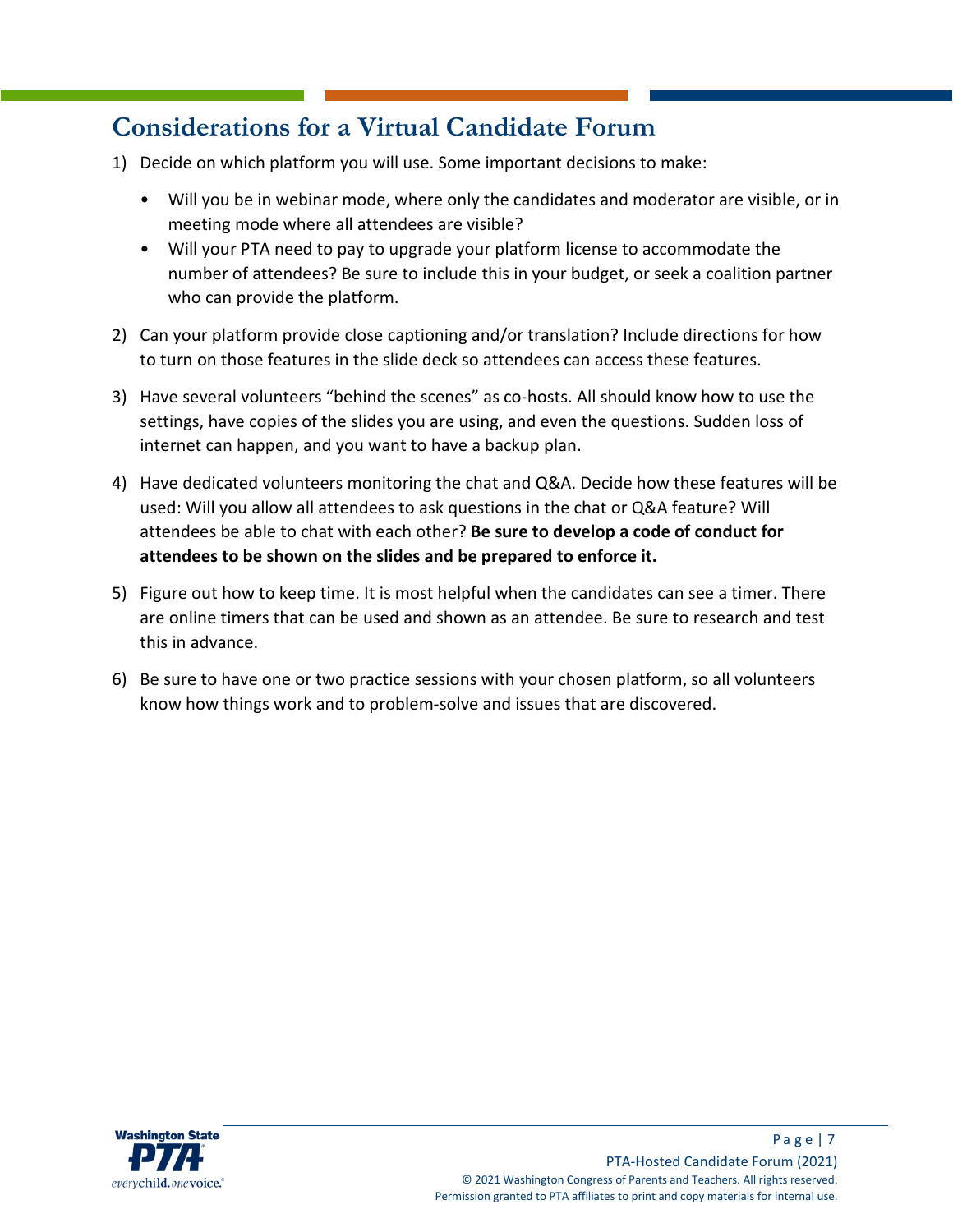# <span id="page-7-0"></span>**Candidate Forum Planning Timeline and Checklist**

*Timeline assumes forum date in early October, before ballots are mailed.*

#### **July - August:**

- $\square$  Form planning committee
- $\Box$  Create email to candidates with possible dates; include photo/video release
- $\Box$  Create spreadsheet for candidates with contact info, dates contacted
- $\Box$  Consent form for photography and filming from candidates
- $\Box$  If the forum is in-person, book venue, include technology (projector, microphones)
- $\square$  Design communications plan
- $\Box$  Submit public records request for directory information for school district (optional)

#### **First Week September**

- $\Box$  Identify interpreters if needed
- $\square$  Confirm moderator
- $\Box$  Create survey or online form to submit questions (publicize via website, newsletters, press release and social media)
- $\square$  Finalize press release, include link to submit questions
- $\Box$  Create social media Banner Ads
- $\Box$  Create newsletter content (list out candidate names, time, date, location)
- $\Box$  Promote candidate forum to local advocacy chairs and presidents

#### **Mid-September**

- $\square$  Send out press release to area newspapers
- $\Box$  Announce event on area message boards, include local community colleges
- $\square$  Send invitation to entire district via directory information (optional)
- $\Box$  Facebook event placement in all neighborhood and town discussion groups
- $\Box$  Obtain voter registration materials from county

#### **End of September**

- $\Box$  Confirm all candidates (call ones that haven't responded by email)
- $\square$  Confirm venue and all equipment
- $\Box$  Confirm who is filming the event
- $\Box$  Confirm timer and timer helper (need 2)
- $\square$  Determine event timing (opening statements, number of questions and length of answers)

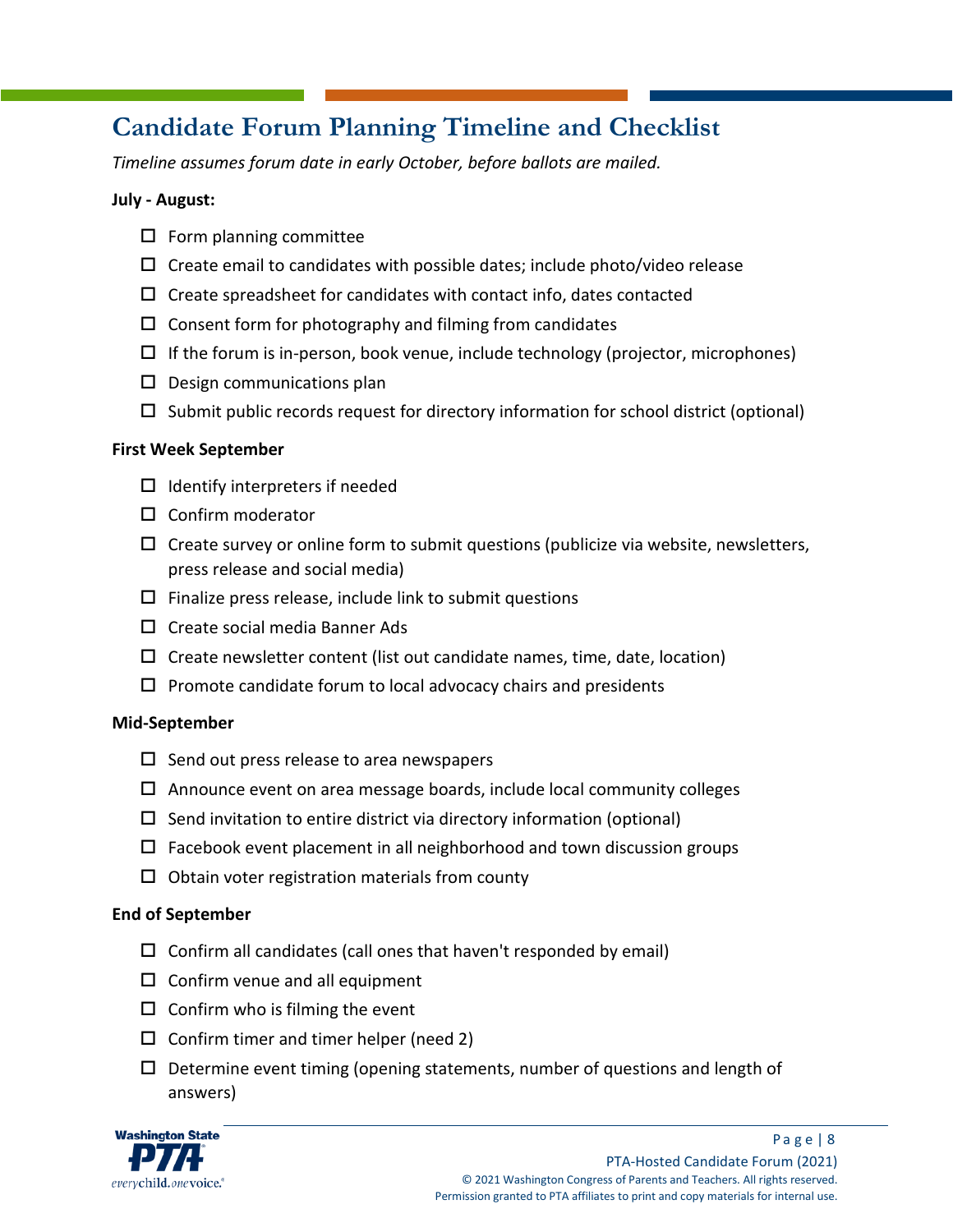- $\square$  Choose questions
- $\square$  Complete event slide show, if using one
- $\square$  Complete event script
- $\Box$  Obtain notecards, pens, bottled water, basket for questions
- $\square$  Make or find red/green flippers for lightening round, if needed

#### **Post-Event**

- $\Box$  Edit and post recording to the YouTube site or other video hosting platform
- $\square$  Send thank you note to each candidate for participating, include link to video
- $\square$  Create and share communications for candidate forum video

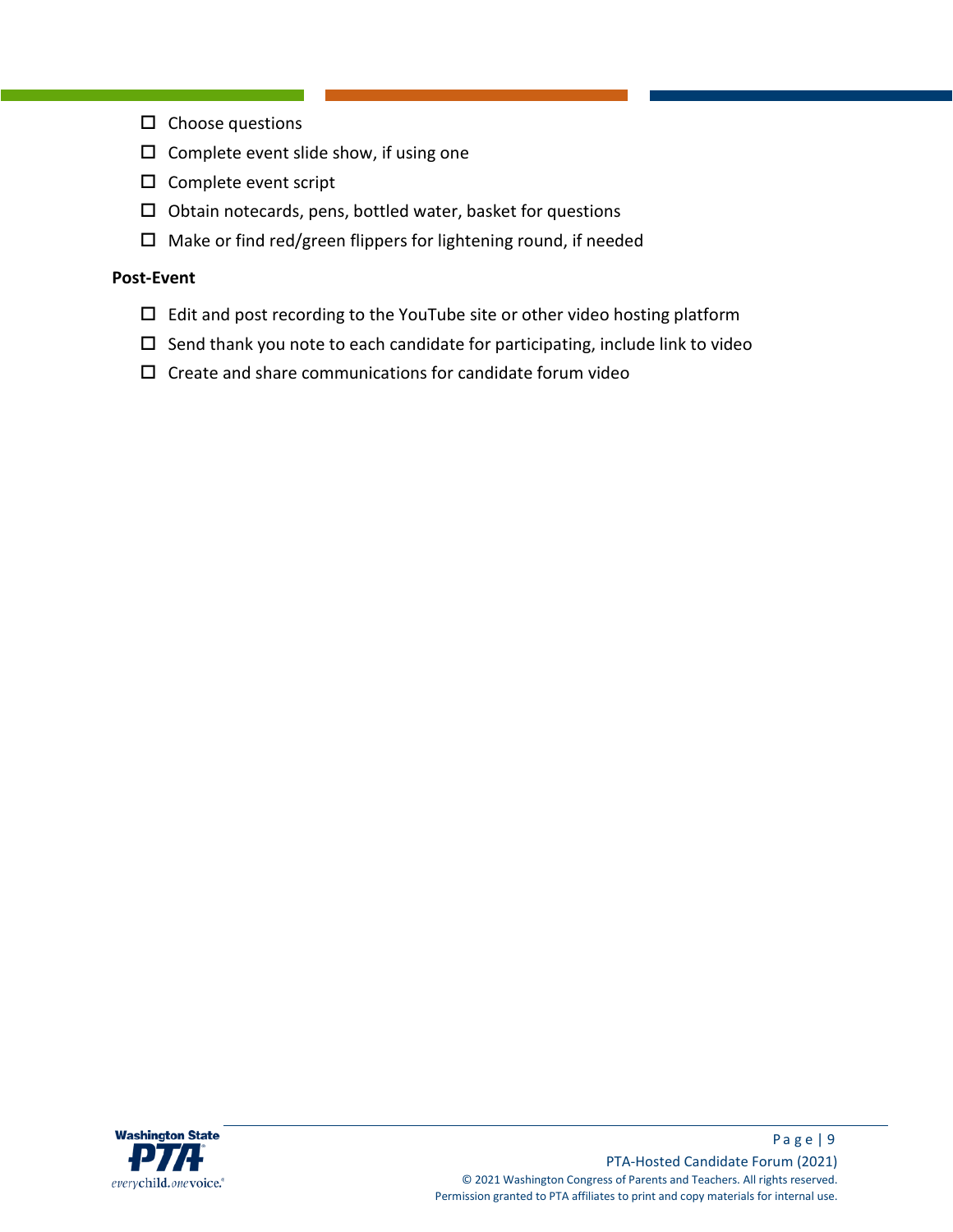# <span id="page-9-0"></span>**Suggested Agendas for Candidate Forums**

| <b>School Board</b><br><b>Candidate Forum</b>                                                                                                                                                                                                                     | <b>Legislative</b><br><b>Candidate Forum</b><br>1 District                                                                                                                                                                            | <b>Legislative</b><br><b>Candidate Forum</b><br><b>3 Districts</b>                                                                                                                                                                                                                                                                |
|-------------------------------------------------------------------------------------------------------------------------------------------------------------------------------------------------------------------------------------------------------------------|---------------------------------------------------------------------------------------------------------------------------------------------------------------------------------------------------------------------------------------|-----------------------------------------------------------------------------------------------------------------------------------------------------------------------------------------------------------------------------------------------------------------------------------------------------------------------------------|
| <b>Scenario:</b><br>Three positions are open, two<br>candidates for each position                                                                                                                                                                                 | <b>Scenario:</b><br>Two positions are open                                                                                                                                                                                            | <b>Scenario:</b><br>A total of 12 candidates<br>(each district has a senate<br>race and a house race)                                                                                                                                                                                                                             |
| $7:00 - 7:10$<br>Introduction, explanation of<br>format<br>7:10-7:30:<br>Each candidate has two<br>minutes to speak to a<br>question they received ahead<br>of time<br>$7:30-8:45:$<br>Questions<br>8:45-9:00:<br>Let candidates mingle and<br>chat with audience | $7:00 - 7:10$<br>Introductions, explanation of<br>format<br>7:10-7:30:<br>Each candidate gets three<br>minutes to speak to a<br>question they received ahead<br>of time<br>$7:30-8:45:$<br>Questions<br>8:45-9:00:<br>Mingle and chat | <b>District A</b><br>$6:00 - 6:05$<br>Introductions, explanation of<br>format<br>$6:05-6:45:$<br>Questions<br>6:45-7:00:<br>Mingle and chat in outer<br>room<br><b>District B</b><br>Schedule repeats 7-8 pm<br><b>District C</b><br>Schedule repeats 8-9 pm<br>*Note no time for each<br>legislator to talk at the<br>beginning. |

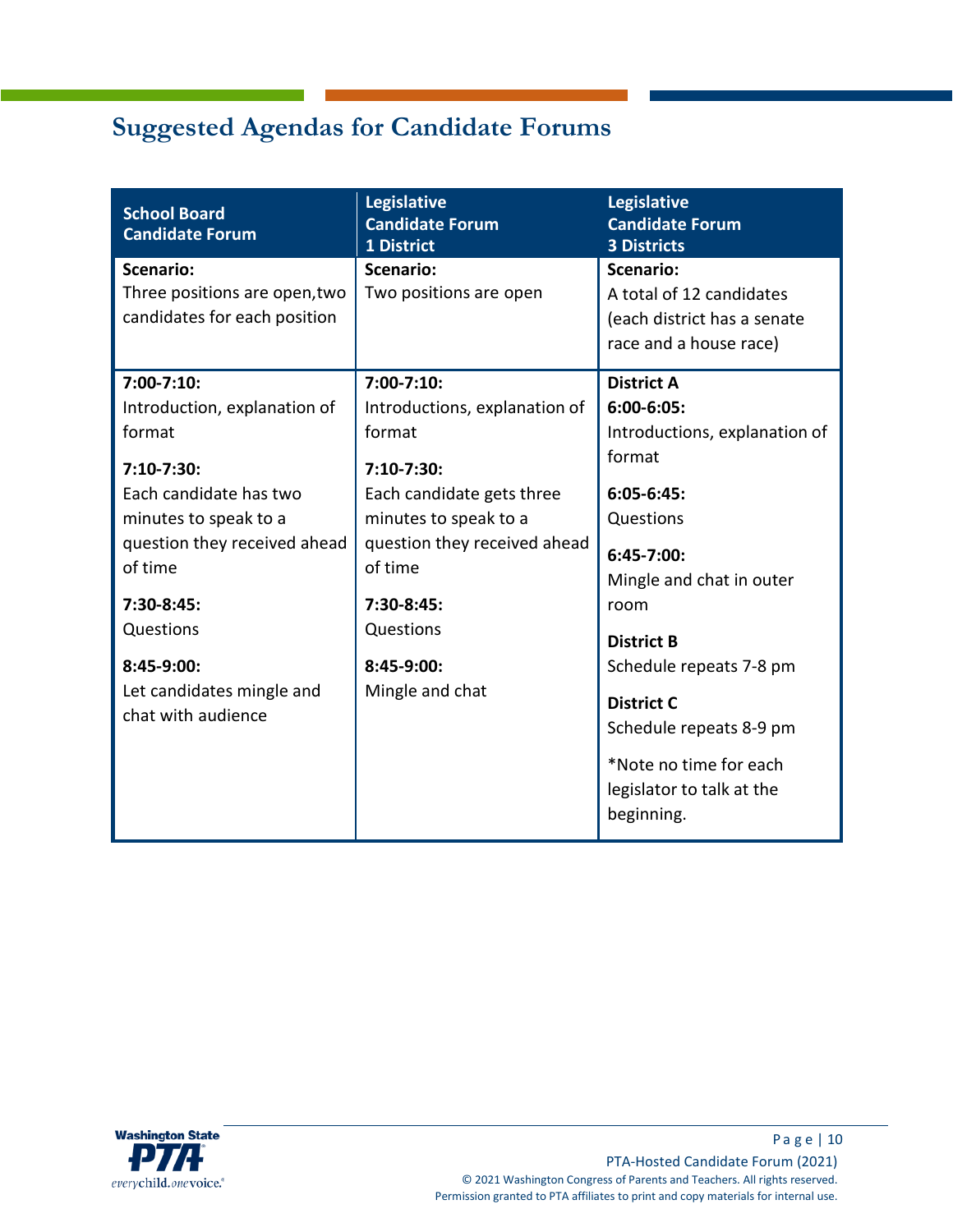## <span id="page-10-0"></span>**Sample Press Release**

**PRESS RELEASE**

Contact: *\_\_\_\_\_\_\_\_\_\_\_\_ (include name, title, and email)*



#### **\_\_\_\_\_\_\_\_\_ PTA to Host Candidate Forum**

**for Candidates in \_\_\_\_\_\_\_\_\_\_** *(school board or legislative district elections)*

| (Your town, WA Month, day, year of press release) $-$ | PTA, which is comprised                     |
|-------------------------------------------------------|---------------------------------------------|
| (number) PTAs at schools throughout the<br>of         | School District, will host a                |
| Candidate Forum for candidates in                     | (elected office). The forum will be held on |
| (day, month, day, year, time) at                      | (full location name and address).           |

The following candidates have been invited to participate in the forum: *(list all candidates invited*.)

We respectfully request the audience be seated and ready to begin at *(time)*. The structured forum will be moderated by \_\_\_\_\_\_\_\_\_\_\_\_\_ *(name or organization, if known at this time)*. Each set of candidates will be asked the same question. (*Insert any other details, like if there is an allotted time for an informal meet-and-greet with the candidates. Be sure to include if the forum will be recorded.*)

*Insert a good quote about why your PTA is doing this forum, for example:*

"Hosting this Candidate Forum demonstrates \_\_\_\_\_\_\_\_\_\_\_\_PTA's commitment to the PTA mission of being a strong advocate for the health, safety, well-being and education of every child." said \_\_\_\_\_\_\_\_\_\_ *(name and title)*. "Our state leaders will be making decisions that affect every family in exchool district. We want to ensure that all voters can make informed choices in November."

Questions from the public can be submitted by \_\_\_\_\_\_\_\_ *(date)* at \_\_\_\_\_\_\_\_\_\_\_\_\_\_\_\_ *(link to online submission form)*.

The forum is free and community attendance is encouraged. However, distribution of campaign materials, including the carrying of signs, in the building by candidates, volunteers or members of the public is prohibited.

About \_\_\_\_\_\_\_\_\_\_PTA *(hyperlink to you PTA website)*

PTA  $\left(\frac{include}{\text{ something about your PTA}}\right)$ . PTA is a registered 501(c)(3) nonprofit association that prides itself on being a powerful voice for all children, a relevant resource for families and communities, and a strong advocate for public education. Membership in PTA is open to anyone who wants to be involved and make a difference for the education, health, and welfare of children and youth.